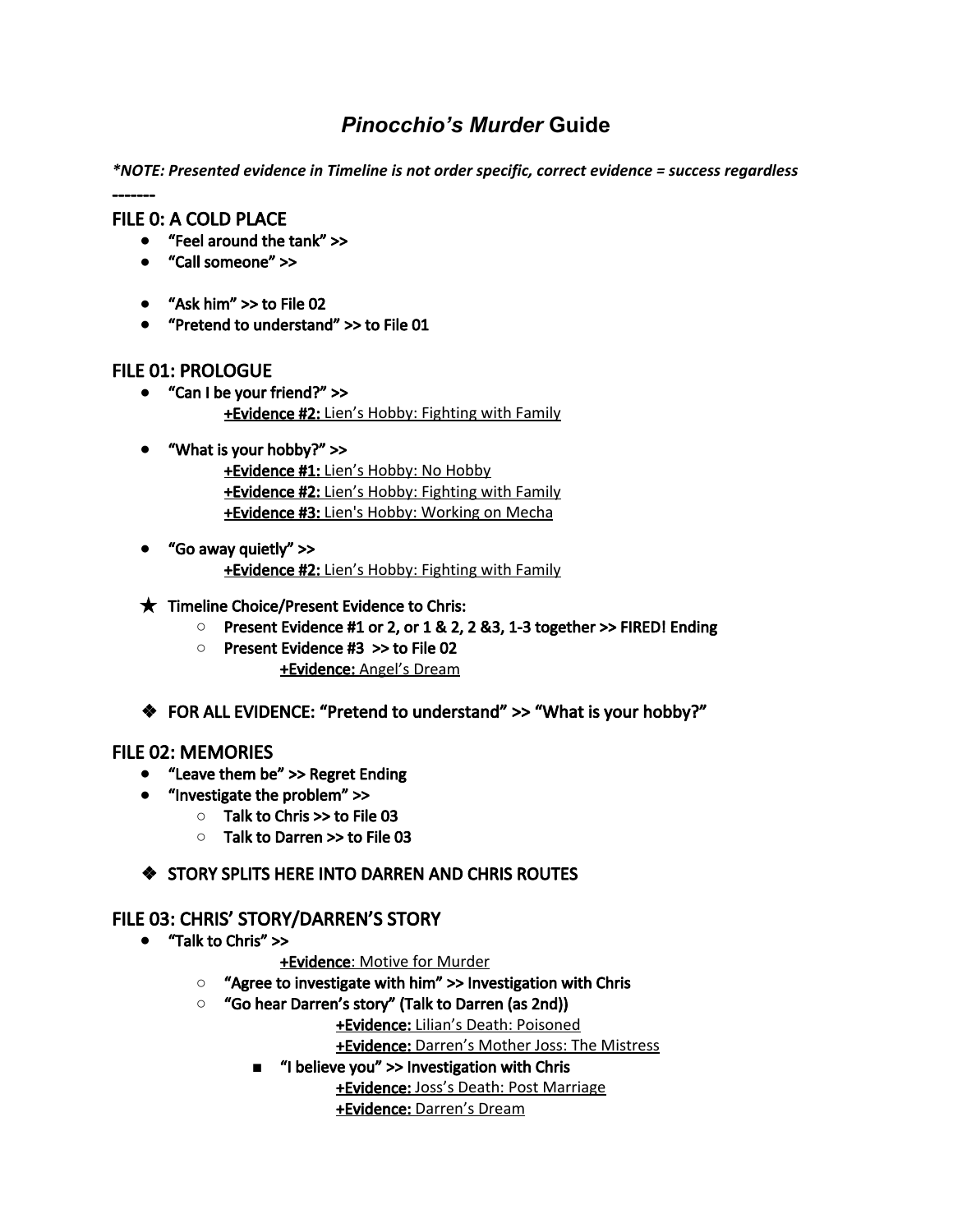- **■** "I should find out more" >> Investigation with Chris
- **●** "Talk to Darren" >>
	- +Evidence: Lilian's Death: Poisoned
	- +Evidence: Darren's Mother Joss: The Mistress
	- **○** "Believe him" >> Investigation with Chris +Evidence: Joss's Death: Post Marriage
		- +Evidence: Darren's Dream
	- **○** "I should hear Chris' side too" (Talk to Chris (as 2nd)) >> Investigation with Chris +Evidence: Motive for Murder
- ❖ FOR ALL EVIDENCE: "Talk to Chris" >> "Go hear Darren's story" >> "I believe you"
- ❖ FOR CHRIS SOLO ROUTE EVIDENCE: "Talk to Chris" >> "Agree to investigate with him"
- ❖ FOR DARREN SOLO ROUTE EVIDENCE: "Talk to Darren" >> "Believe him"

Investigation with Chris

**●** "The Roadside"

+Evidence: Lilian's Death: Car Accident

- Search Basement *(Click image search)*
	- **○** "Examine near Freezer" +Evidence: Blood Splatter
	- **○** "Examine Desk"
	- **○** "Examine Wall"
	- **○** "Examine Floor"

#### \*Item discovered: Red Hair

\**After checking both near Freezer and examine Floor (not order specific)*

- <u>"For both of you"</u>
	- +Evidence: Red Hair
- **■** "For you"

+Evidence: Chris1: Lilian Depressed

- **●** "The Bridge"
	- +Evidence: Lilian's Death: Suicide +Evidence: Chris2: Lilian's Money
- **●** "Company"
	- **+Evidence:** Damaged Security Camera Footage +Evidence: Angel1: Seon's Experiments
	- +Evidence: Angel2: Seon and Lilian Fought
- **●** "Hospital"
	- +Evidence: Angel3: Mysterious Cancer Victim"
- **●** "I'm finished" >>
- **●** "Give a rough guess" >>
	- ★ Timeline Choice/Present Evidence to Chris:
		- Present Evidence: Chris1: Lilian Depressed | Lilian's Death: Suicide | Chris: Lilian's Money | Angel1: Seon's Experiments >> to File 06
		- Fail >> Revenge of the Weak Ending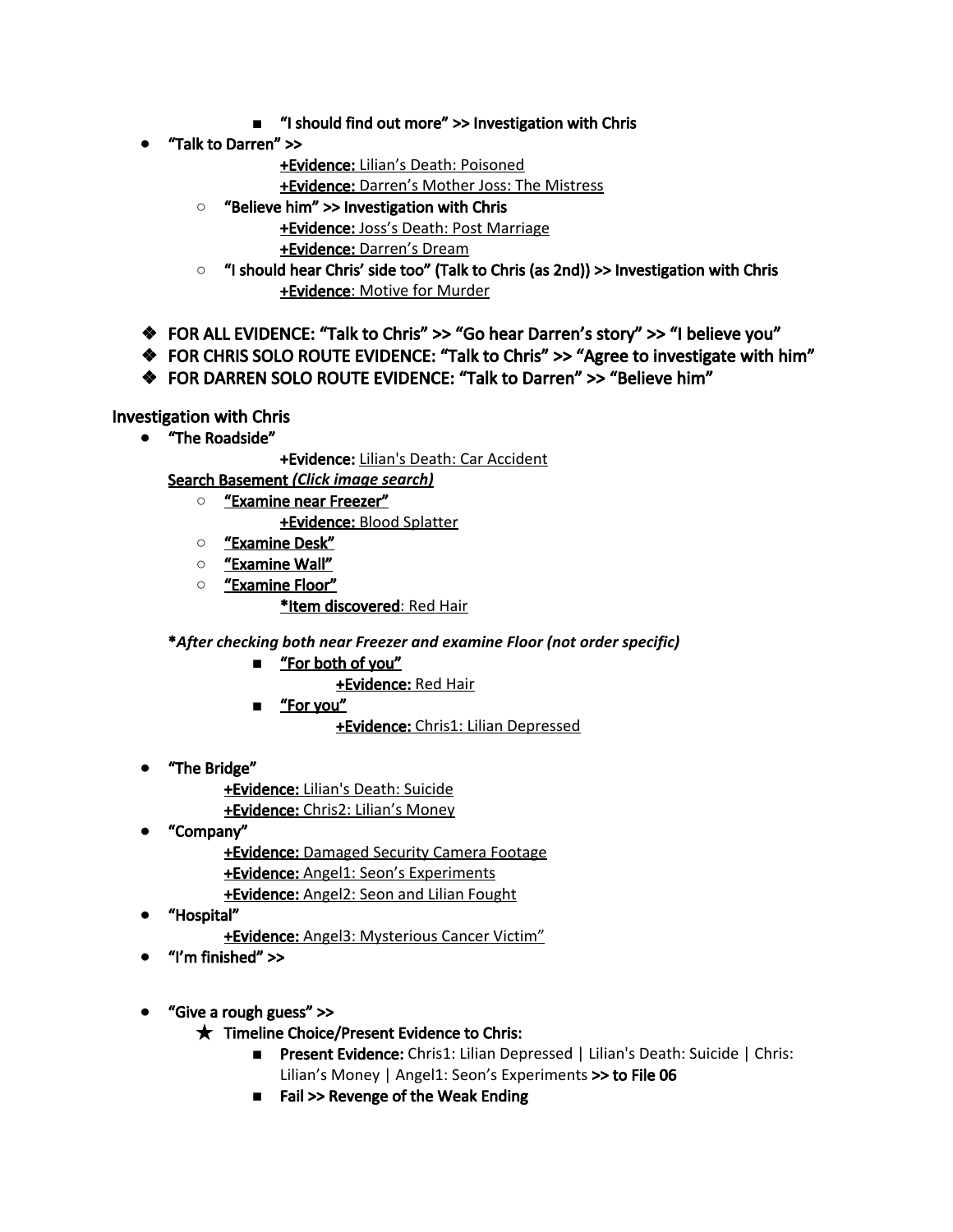- **●** "I think it's not conclusive yet" >> to File 05
	- >> if "Darren Dream" obtained:
	- $\bigstar$  Timeline Choice/Present Evidence to Darren:
		- Present Evidence: Red Hair | Angel3: Mysterious Cancer Victim | Lilian's Death: Car Accident >>

+Evidence: Seon Lies for Family Stability

+Evidence: Darren's Memory of Joss' Death

- **●** "You're not done, right?" >> to File 04
- **●** "Let him be" >> to File 05
- Fail >>
	- **●** "Investigate more" >> redo Investigation with Chris >>
		- Timeline Choice/Present Evidence to Darren (redo 1x only)
	- **●** "Apologize" / Fail 2x >> to File 05
- ❖ FOR CHRIS SOLO ROUTE: Investigate all files & collect all the evidence with Chris >> choose "For you" >> "I think it's not conclusive yet" >> File 05
- ❖ FOR DARREN SOLO ROUTE: Have "Darren's Dream", Investigate files with Chris: "Roadside" & "Hospital" >> (Roadside >> Basement) choose "For both of you" >> "I think it's not conclusive yet" >> Present correct evidence to Darren >> "You're not done, right?" >> File 04

# FILE 04: DARREN/KOLEI'S SECRET

+Evidence: Darren's Mother's Medical Record

**●** "Your mother was hit by a car" >>

+Evidence: Joss' Death: Car Accident +Evidence: Seon Hiding Truth From Darren

**●** "Your mother was severely beaten" >> +Evidence: Victim of Abuse: Joss

+Evidence: Seon the Hypnotist

**●** "Your mother had cancer" >>

+Evidence: Joss' Death: Cancer +Evidence: Seon the Cadaver Profiteer

- **●** "Not likely" >>
	- **○** "Tell Chris what Darren shared" >> Angel Weapon Ending
	- **○** "Keep the secret"
		- "Go home" >> Regret Ending
		- **■** "Tough it out through the night" >> File 06 +Evidence: Darren's Wish
- **●** "There's always hope" >> File 06

+Evidence: Darren's Wish

- ❖ Later under certain circumstances you will be able to obtain some of the evidence you missed from this one-choice-only section
- ❖ FOR DARREN ROUTE: Any of the 3 options / "Your mother was hit by a car" >> "There's always hope" >> File 06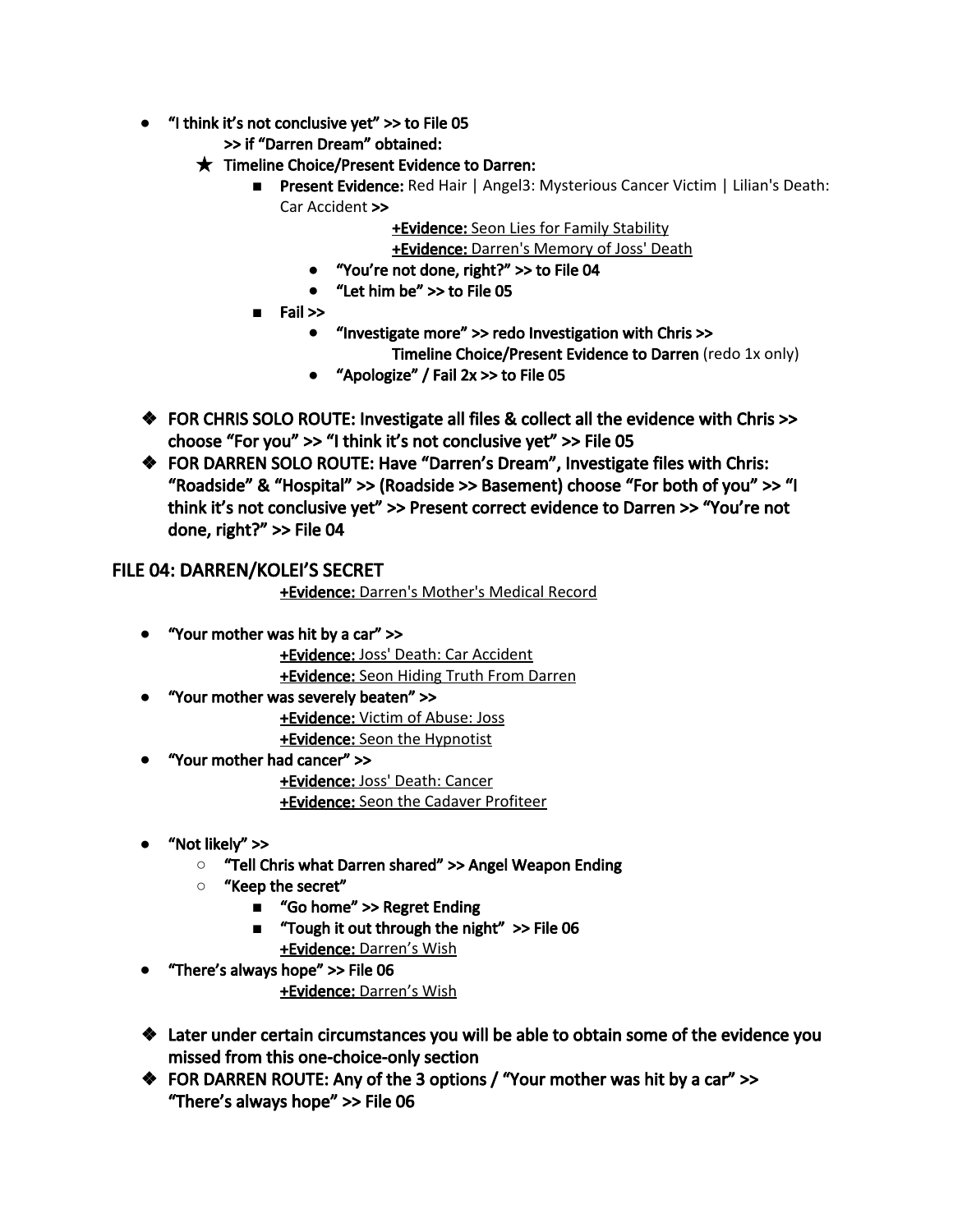❖ FOR EXTENDED DARREN ROUTE: Any of the 3 options / "Your mother was hit by a car" >> "Not likely" >> "Keep the secret" >> "Tough it out through the night" >> File 06

# FILE 05: HIDDEN NIGHTMARE

+Evidence: Motive for Chris' Memory Alteration

# The Death of Chris' Mother

+Evidence: Chris' Memory

- **●** "Kitchen" >>
	- \*Key item: Scissors (one time use)
- **●** "Living room" >> loops back to choice
- **●** "Mom's room >> loops back to choice +Evidence: Letter in Envelope
- **●** "Stack pillows under Mother" >> Rewrite Childhood Memory
- **●** "Stack stuff on top of the chair" >> Rewrite Childhood Memory
- **●** "Wait for Father" >> Rewrite Childhood Memory

# +Evidence: Chris' Dream

Rewrite Childhood Memory

- **●** "Press a button" >>
- **●** "Use thoughts to access computer" >>
- **●** "Ask him more questions" >>
- **●** "Let him think what he wants" >>
- **●** "Encourage him to understand" >>
- **●** "He likes me?" >> Angel's Cyborg Days (via Lien) Ending
- **●** "An unachieved personal goal? >> to File 06
- ❖ FOR CHRIS ROUTE: "Mom's room" >> "Kitchen" >> Any of the 3 options >> Either option >> Either 3 options >> "He likes me?" >> Angel's Cyborg Days (via Lien) Ending
- ❖ FOR ALL EVIDENCE/EXTENDED CHRIS ROUTE: "Mom's Room" >> "Kitchen" >> Any of the 3 options >> Either option >> "Ask him more questions" >> "Something like a personal goal not achieved?" >> to File 06

# FILE 06: MEETING SEON

- **●** "Keep quiet so I won't anger him" >>
	- **○** "I'm sure you have your reasons" >>
		- **"Yes" >> to File 07**
		- **■** "No" >> Confrontations
	- **○** "They are actually in a lot of pain" >> Caged Birds

**+Evidence:** Seon the Memory Tinkerer

**●** "Comply with his wishes for now" >>

+Evidence: Seon's Dream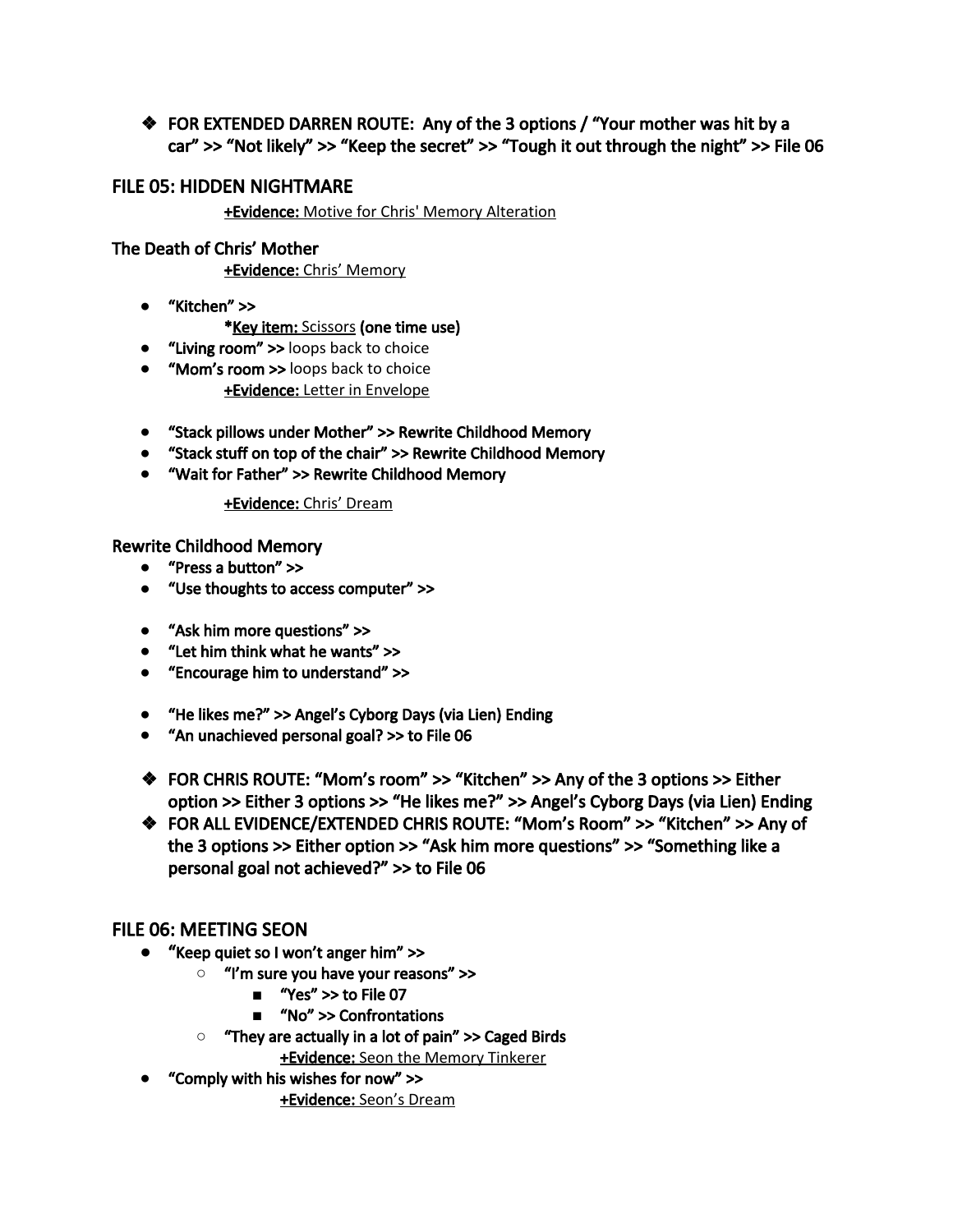- **○** "What do you want from me?" >> Confrontations
- **○** "Aren't you treating people like objects?" >>
	- **■** "Yes" >> to File 07
	- **■** "No" >> Confrontations
- **●** "Keep chatting and ask indirectly"
	- **○** "Yes" >> to File 07
	- **○** "No" >> Angel's Cyborg Days (via Seon) Ending

#### Confrontations

- **●** "Hit him and try to escape" >> Angel Weapon Ending
- **●** "Try to talk myself out" >>
	- **○** "Make him trust me" >> Caged Birds
	- **○** "Find out his past" >>
		- "Sure" >> to File 07
		- **■** "I already know the story" >> to File 08

#### Caged Birds

+Evidence: Lilian's Mental Illness

**●** "Tell her what I know"

#### $\star$  Timeline Choice/Present Evidence to Lilian:

- **○** Present Evidence: Chris1: Lilian Depressed | Lilian's Death: Suicide | Chris2: Lilian's Money | Chris' Memory | Letter in Envelope | >> Hidden Pain
- **○** Fail >> Kolei's Truth
- **●** "Don't tell her" >> Kolei's Truth

#### Hidden Pain

+Evidence: Lilian's Unfortunate Death +Evidence: Lilian Cloning +Evidence: Divorcing Lilian +Evidence: Seon and Lilian +Evidence: Tampered Memories >> to File 08

# Kolei's Truth

+Evidence: Seon Lies for Family Stability

#### ★ Timeline Choice/Present Evidence to Kolei/Darren:

- **○** Present Evidence: Darren's Dream >> Kolei's Dream: Musician Ending
- **○** Fail >>
- **●** "Ask Seon" >> to File 07
- **●** "Ask Lilian" >>

+Evidence: Angel: Sheltered Lilian 32

#### $\star$  Timeline Choice/Present Evidence to Lilian:

○ Present Evidence: Chris1: Lilian Depressed | Lilian's Death: Suicide | Chris' Memory | Letter in Envelope | Chris2: Lilian's Money| Lilian's Mental Illness | >> Hidden Pain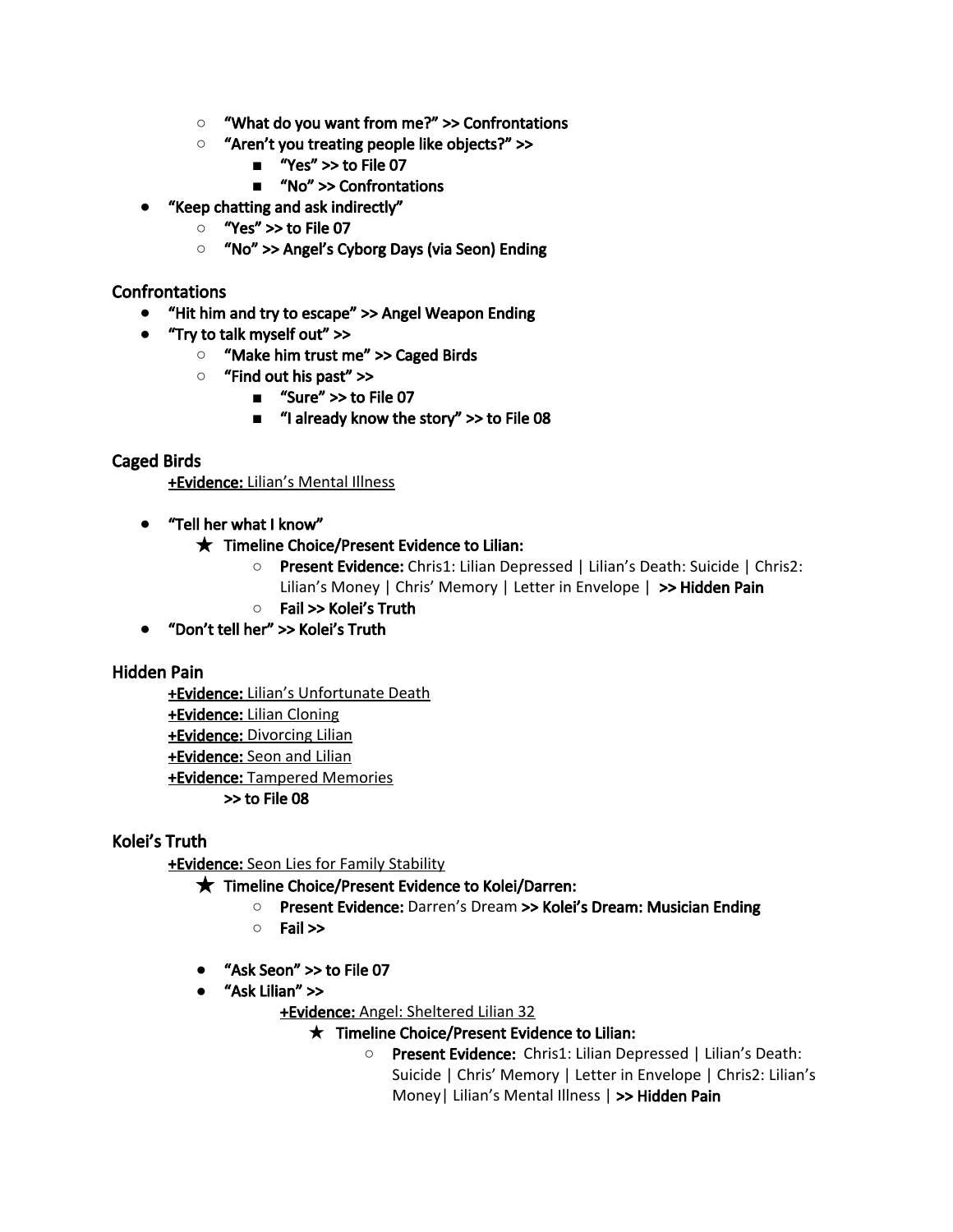#### **○** Fail >> Angel Weapon Ending

**●** "Snoop around" >> Data Sleuthing +Evidence: No Privacy

#### Data Sleuthing

- **●** "File: A.O." >>
	- +Evidence: Seon's First Wife +Evidence: Divorcing Lilian +Evidence: Lilian Cloning +Evidence: Seon Cloned Joss +Evidence: Tampered Memories +Evidence: Seon the Memory Tinkerer (\*if not already obtained) +Evidence: Seon's Dream (\*if not already obtained)
- **●** "File: Beta" >>

+Evidence: Seon and Lilian +Evidence: Chris1: Lilian Depressed (\*if not already obtained) +Evidence: Seon's Throwaway Clones +Evidence: Lilian's Unfortunate Death +Evidence: Angel: Sheltered Lilian 32 +Evidence: Angel's Observation

**●** "File: Gamma" >>

+Evidence: Seon and Joss +Evidence: Joss' Death: Car Accident +Evidence: Seon's Interest: Joss +Evidence: Seon Tweaked Darren's Memory +Evidence: Darren's Dream (\*if not already obtained)

**●** "Show Kolei what you found" >>

# ★ Timeline Choice/Present Evidence to Kolei/Darren:

- **○** Present Evidence: Darren's Dream >> Kolei's Dream: Musician Ending
- **○** Present Evidence: Seon and Joss | Joss' Death: Car Accident | Seon Tweaked Darren's Memory | Seon's Interest: Joss *(\*no penalty:* Seon the Cadaver Profiteer, Seon's Throwaway Clones| Seon Cloned Joss) >> Revenge of the Weapon
- **○** Present Evidence: Lilian's Death: Suicide | Seon Tweaked Darren's Memory | Seon The Memory Tinkerer *(\*no penalty:* Lilian's Mental Illness | Seon the Hypnotist | Chris1: Lilian Depressed | Seon Lies for Family Stability) >> Angel Cyborg Days (via Seon) Ending
- **○** Fail >> Immortal's Conquest
- **●** "Go see Seon" >> File 08
- ❖ ONLY TWO FILES OUT OF THREE IN DATA SLEUTHING CAN BE LOOKED AT. CHOOSE FILES BASED ON WHAT EVIDENCE YOU LACK/WHICH GIVE MORE THAT YOU NEED/MISSED TO ACHIEVE DESIRED ENDINGS.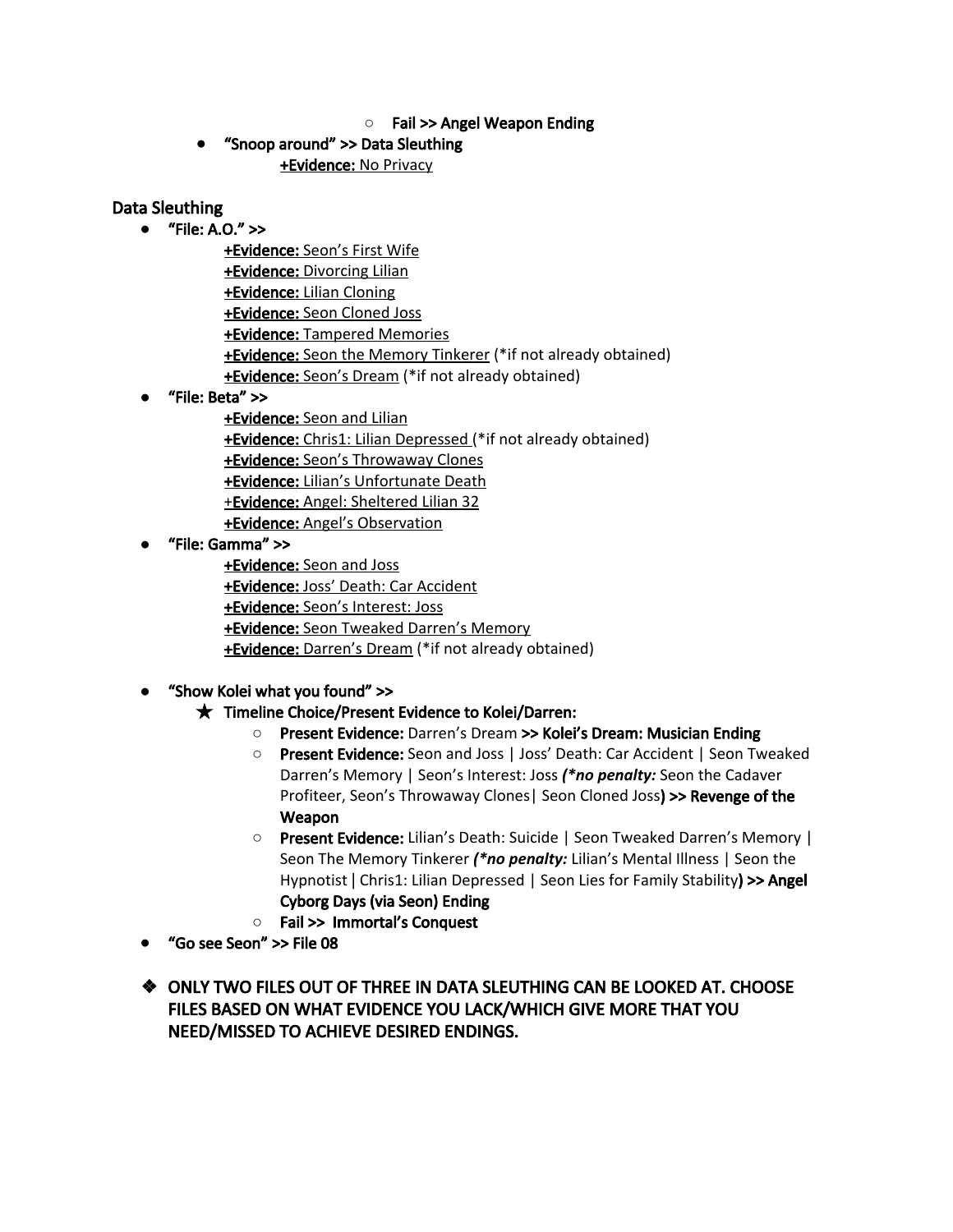#### FILE 07: SEON'S MEMORY

+Evidence: Seon's First Wife +Evidence: Seon and Joss +Evidence: Divorcing Lilian +Evidence: Seon and Lilian +Evidence: Seon's Throwaway Clones +Evidence: Angel: Sheltered Lilian 32 +Evidence: Joss' Death: Car Accident +Evidence: Seon Cloned Joss +Evidence: Seon's Interest: Joss +Evidence: Tampered Memories +Evidence: Angel's Observation +Evidence: Seon Tweaked Darren's Memory >> Trapped Ending "No, I don't think so" >> File 08 "Yeah, I am happy here" >> THE END

❖ ALL EVIDENCE COLLECTED IN FILE 07 CAN BE OBTAINED VIA DARREN/KOLEI'S ROUTE IF FAIL IN PRESENTING TO DARREN FIRST TIME IN FILE 06 THEN CHOOSING "Snoop around" TO AVOID TRAPPED ENDING.

# FILE 08: WIN OVER THE BOSS

- **●** "Show him what you have" >> Presenting to Seon
- **●** "Investigate some more"
	- **○** "Ask Seon"
		- **■** "Why am I here?" >> Presenting to Seon
			- **+Evidence:** No Privacy (\*if not already obtained)
		- **■** "Is your family's relationship okay?" >> Presenting to Seon
			- **+Evidence:** Angel's Observation (\*if not already obtained)
	- **○** "Ask Lilian"
		- **■** "Okay!" >> Angel Cyborg Days (via Lien)
		- **■** "Wait!" >>
			- ★ Timeline Choice/Present Evidence to Chris/Lien
				- **○** Present Evidence: Seon and Lilian| Tampered Memories| Seon the Memory Tinkerer | Chris1: Lilian Depressed | Chris2: Lilian's Money | Lilian's Death: Suicide | Angel2: Seon and Lilian Fought | Chris' Memory *(\*no penalty:* Lilian's Mental Illness*)* >> Lien's Dream: Lovers Ending
				- **○** Fail >> Revenge of the Weak Ending
	- **○** "Ask Kolei" >>

#### $\bigstar$  Timeline Choice/Present Evidence to Darren/Kolei:

- **●** Present Evidence: Darren's Dream >> Kolei's Dream: Musician Ending
- **●** Present Evidence: Seon and Joss | Joss' Death: Car Accident | Seon Tweaked Darren's Memory | Seon's Interest: Joss *(\*no penalty:* Seon the Cadaver Profiteer | Seon's Throwaway Clones | Seon Cloned Joss*)* >> Revenge of the Weapon
- **●** Present insignificant evidence / Fail >> Angel Weapon Ending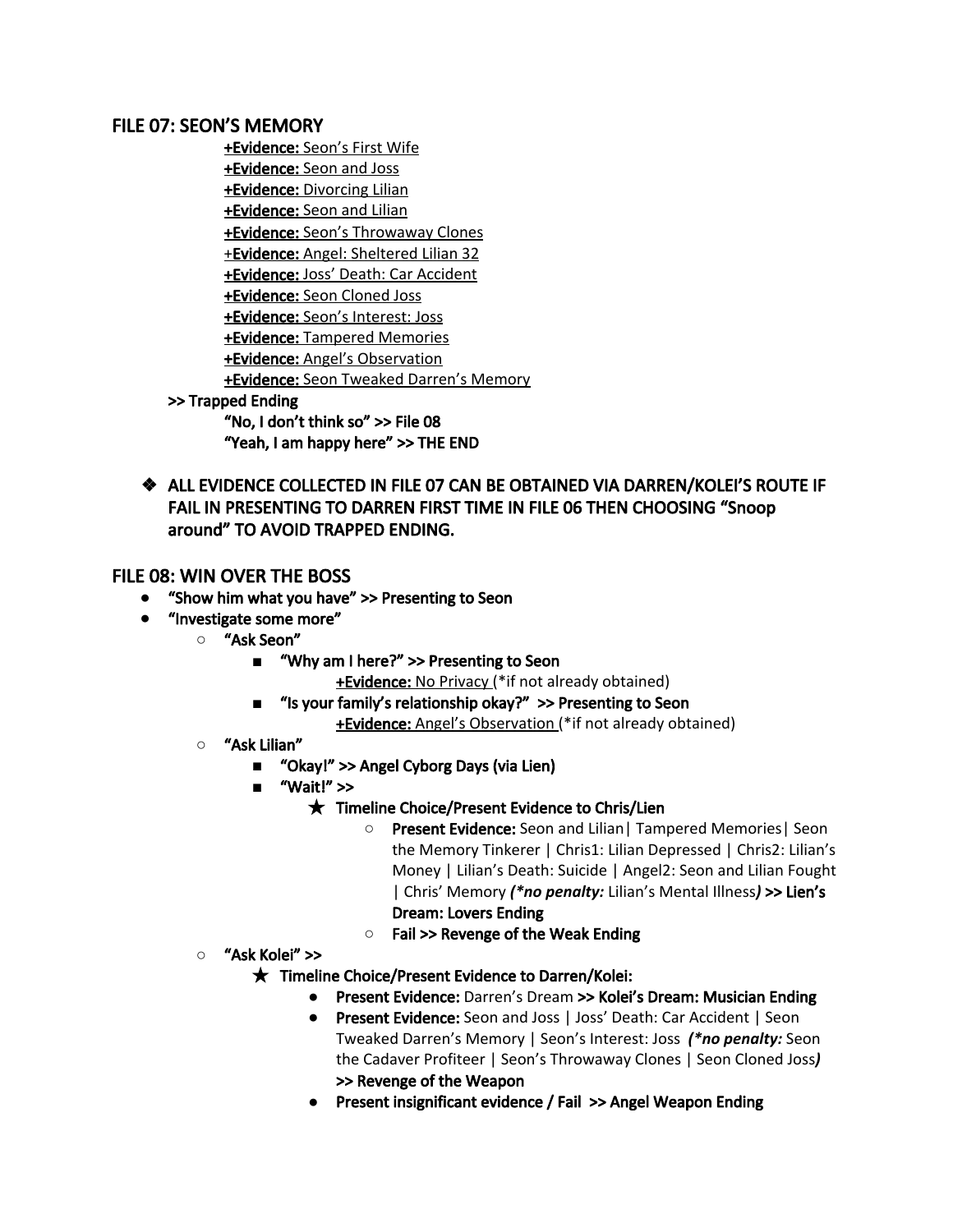# Presenting to Seon

- ★ Timeline Choice/Present Evidence to Seon:
	- **Present Evidence:** Divorcing Lilian | Seon and Lilian | Chris1: Lilian Depressed | Lilian's Death: Suicide | Chris2: Lilian's Money | Angel2: Seon and Lilian Fought | Chris' Memory | Angel's Observation *(\*no penalty:* Letter in Envelope | No Privacy)
		- **■** "Yes" >> Lien's Dream: Lovers Ending
		- **■** "No"
			- ★ Timeline Choice/Present Evidence to Seon:
				- **○** Present Evidence: Angel's Dream >> Angel's Cyborg Days (via Seon) Ending
				- **○** Fail >> Trapped 02 Ending
	- **Present Evidence:** No Privacy | Darren's Dream | Darren's Wish (\*no *penalty:* Seon Tweaked Darren's Memory) >> Kolei's Dream: Musician Ending
	- **○** Present Evidence: Seon Lies for Family Stability | Seon The Memory Tinkerer| Seon's Dream | Lilian's Unfortunate Death |Seon and Lilian| Angel: Sheltered Lilian 32 |Seon Cloned Joss | Seon's First Wife *(\*no penalty:* Lilian's Mental Illness |Divorcing Lilian | Lilian Cloning) >> Unite the World
	- **○** Present Evidence: Seon and Joss | Joss' Death: Car Accident | Seon Tweaked Darren's Memory | Seon's Interest: Joss | Lilian Cloning | Angel's Observation >> Immortal's **Conquest**
	- **○** Fail >> Trapped 02 Ending
- ★ ALL POSSIBLE ENDINGS OF FILE 08: Angel Cyborg Days (via Seon) Ending, Angel Cyborg Days (via Lien) Ending, Unite the World, Kolei's Dream: Musician Ending, Lien's Dream: Lovers Ending, Revenge of the Weak, Revenge of the Weapon, Trapped 02, Immortal's **Conquest**
- $\bigstar$  For Lien's Dream: Go Chris' Route in File 3 for evidence (see File 03 & File 05 section) > File 6 > Data Sleuthing > File A.0 and File Beta > File 08 OR: File 06 > File 07 for evidence > File 08 > "Is your family's relationship okay?" OR: File 06 > "They're actually in a lot of pain" > Caged Birds > Hidden Pain > File 08 > "Ask Lilian" > "Wait!"
- ★ For Kolei's Dream: Go Darren's Route in File 03 for evidence (see File 03 & File 04 section) > File 06 > Data Sleuthing > File A.O. and File Gamma > File 08
- OR: File 06 > File 08 choose "Why am I here" for "No Privacy" evidence  $\star$  For Unite the World: Go either route in File 03 > File 06 > Caged Birds > Data Sleuthing > File A.0 and File Beta > File 08
- ★ For Immortal's Conquest: Go Darren's Route in File 03 > "Your mother was hit by a car" > Data Sleuthing > File A.O. and File Gamma > File 08 > "Investigate some more" > "Ask Seon" > "Is your family's relationship okay?"

-------------------------------------------------------------------------------------------------------------------------------